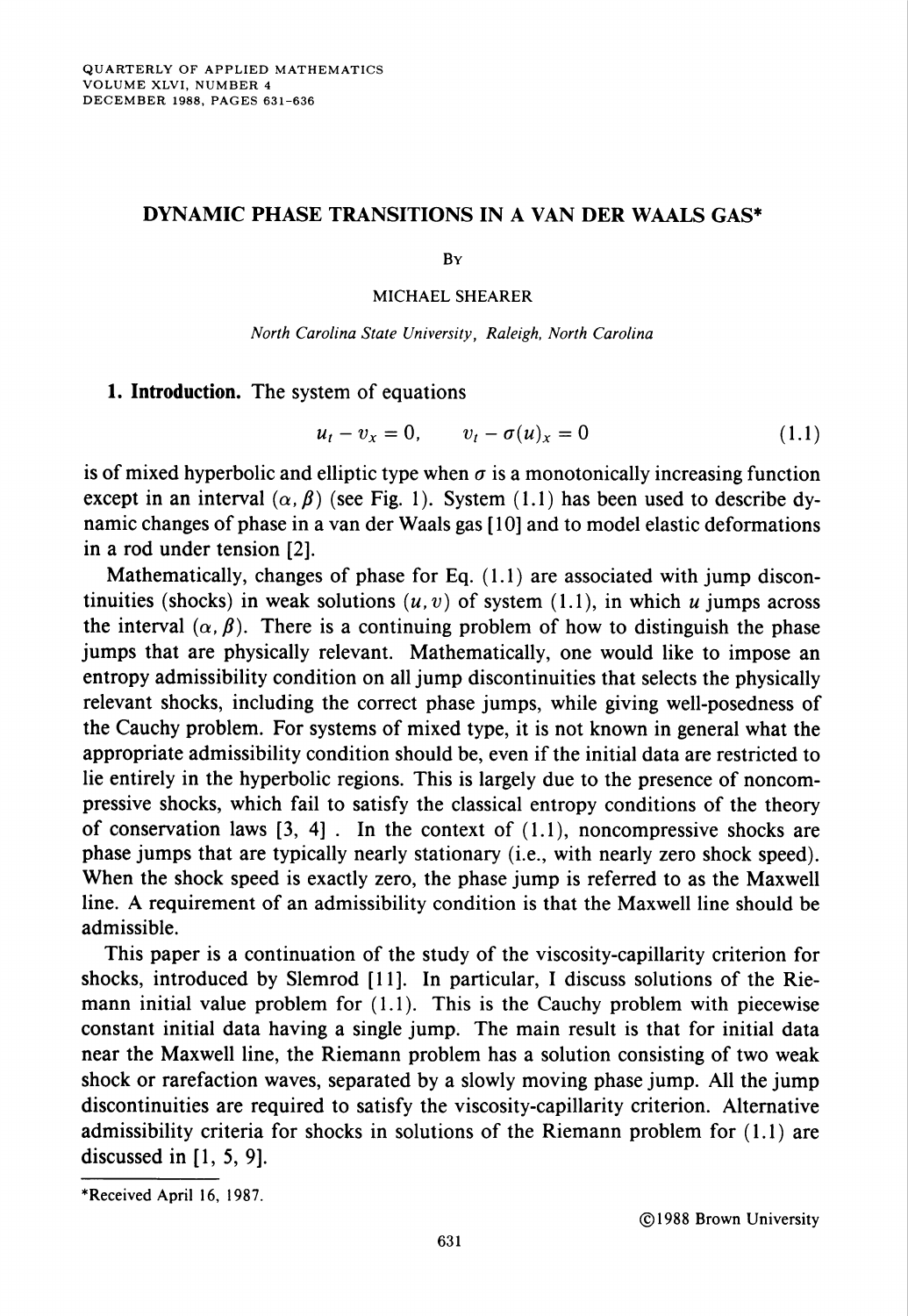

FIG. 1. Graph of  $\sigma$  and the Maxwell line

Some properties of shocks near the Maxwell line are presented in Sec. 2 and used in Sec. 3 to prove the main theorem. The crucial property concerns the monotonicity of a curve representing admissible phase jumps. The monotonicity of this curve allows an extension of the classical construction of solutions of Riemann problems [3] to be employed on either side of the elliptic region (where  $\alpha < u < \beta$ ). I wish to thank Marshall Slemrod for helpful discussions and for suggesting that the results of this paper could be proved from the constructions in [8].

2. Wave curves. A shock wave

$$
u(x, t) = \begin{cases} (u_1, v_1) & \text{if } x < st, \\ (u_2, v_2) & \text{if } x > st, \end{cases}
$$
 (2.1)

with shock speed s, is a weak solution of  $(1.1)$  if the Rankine-Hugonoit conditions are satisfied. It is convenient to write these conditions in the form

$$
s^{2} = (\sigma(u_{2}) - \sigma(u_{1})) / (u_{2} - u_{1}), \qquad (2.2)
$$

$$
v_2 - v_1 = -s(u_2 - u_1). \tag{2.3}
$$

Throughout this paper, we take  $\sigma$  to be monotonically increasing except in an interval  $(\alpha, \beta)$ , as illustrated in Fig. 1. We say that the shock wave (2.1) is a phase jump if  $u_1, u_2$  lie on opposite sides of the interval  $(\alpha, \beta)$ . The Maxwell line is a particular stationary phase jump, in which  $u_1 = m$ ,  $u_2 = M$  are related by

$$
\sigma(m) = \sigma(M) \quad \text{and} \quad \int_{m}^{M} \{ \sigma(u) - \sigma(m) \} \, du = 0. \tag{2.4}
$$

Thus, from (2.2), (2.3), we have  $s = 0$  and  $v_1 = v_2$ .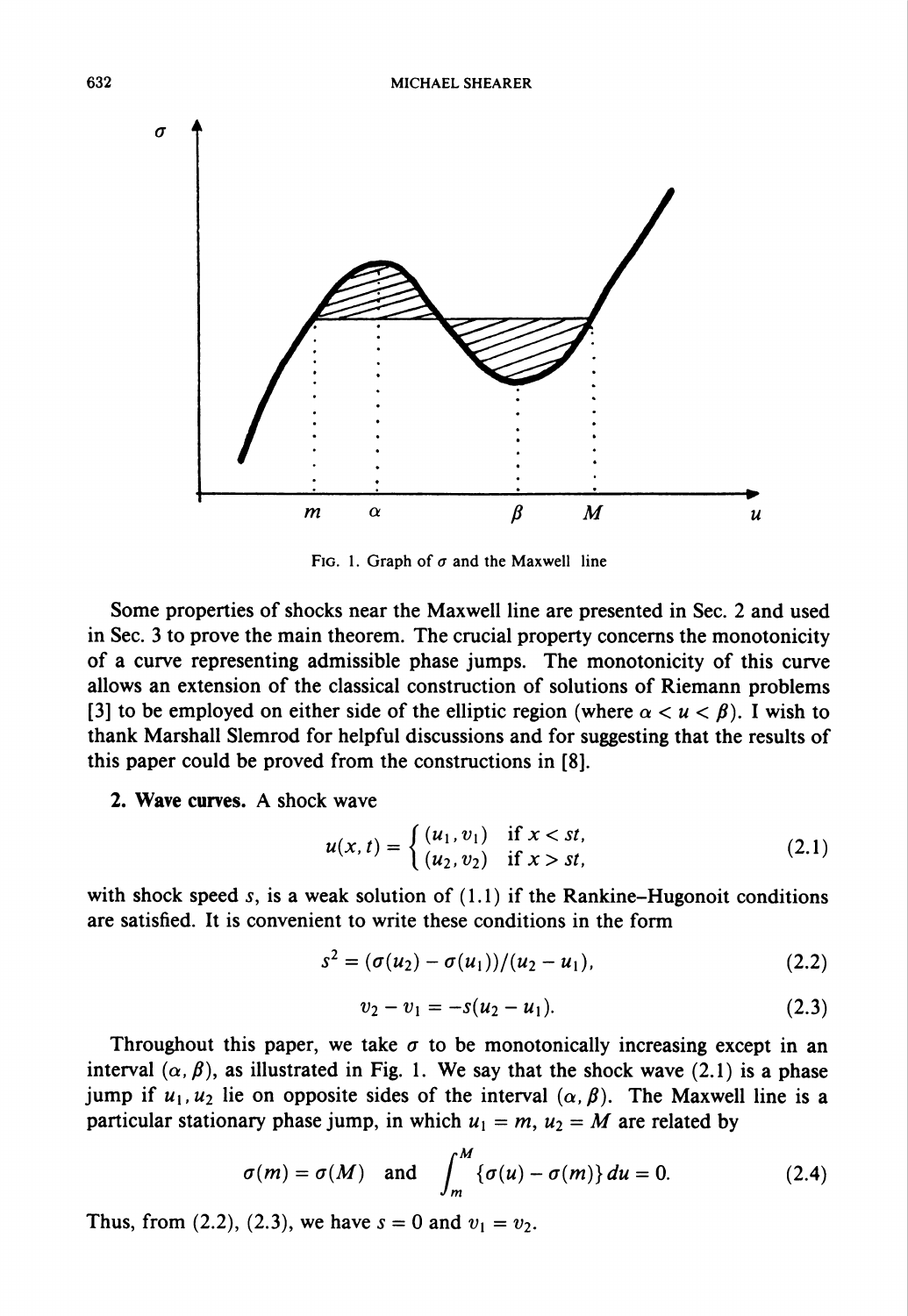The Maxwell line is noncompressive in the sense that both families of characteristics

$$
dx/dt = \lambda_j(u(x, t)), \qquad \lambda_j(u) = (-1)^j \{\sigma'(u(x, t))\}^{1/2}, \qquad j = 1, 2, \tag{2.5}
$$

pass through the shock from both sides. This situation contrasts with a compressive shock, in which one family of characteristics converges on the shock while the characteristics of the other family pass through the shock. Compressive shocks are discussed toward the end of this section.

The Maxwell line is an admissible shock according to the viscosity-capillarity criterion introduced by Slemrod  $[11]$ . This says that the shock wave  $(2.1)$  is admissible if there is a travelling wave solution (known as a viscous profile)

$$
(u, v)(x, t) = (u, v)((x - st)/\varepsilon)
$$
\n
$$
(2.6)
$$

of the system

$$
u_t - v_x = 0, \qquad v_t - \sigma(u)_x = \varepsilon v_{xx} - A \varepsilon^2 u_{xxx}, \qquad (2.7)
$$

that smooths the shock wave for small  $\varepsilon > 0$ . In (2.7), A is a constant, with  $0 < A \leq \frac{1}{4}$ . The travelling wave must satisfy appropriate boundary conditions:

$$
(u, v)(-\infty) = (u_1, v_1), \qquad (u, v)(+\infty) = (u_2, v_2), \qquad (u', v')(\pm \infty) = (0, 0). \quad (2.8)
$$

A noncompressive shock is referred to as undercompressive if it has a viscous profile. Undercompressive shocks are discussed in [10] in a different context.

Substituting (2.6) into (2.7) and integrating once, using (2.8), leads to the equation

$$
Au'' = -su' + \sigma(u_1) - s^2(u - u_1), \qquad (2.9)
$$

with boundary conditions

$$
u(-\infty) = u_1
$$
,  $u(+\infty) = u_2$ ,  $u'(\pm \infty) = 0$ . (2.10)

We say that  $u_1 \rightarrow u_2$  is a connection with speed s if the boundary value problem (2.9), (2.10) has a solution. From (2.2), we see that  $s = 0$  if and only if  $\sigma(u_1) = \sigma(u_2)$ . Integrating (2.9) with  $s = 0$  along a solution leads to (2.4). Thus,  $m \to M$  and  $M \to m$ are the only connections with speed zero. The shock wave (2.1) is admissible if and only if  $u_1 \rightarrow u_2$  is a connection with speed s given by (2.2) and  $v_1$ ,  $v_2$  are related by  $(2.3).$ 

In discussing solutions of (2.9), it is convenient to refer to the phase plane of ordered pairs  $(u, u')$ . We say a connection  $u_1 \rightarrow u_2$  is a saddle-saddle connection if the phase plane equilibria  $(u_1,0)$ ,  $(u_2,0)$  are both saddle points. The stationary connections  $m \to M$  and  $M \to m$  are saddle-saddle connections. The following result is a restatement of Lemma 3.2 and Theorem 3.4 of [8].

THEOREM 2.1. Let  $\sigma$  be a  $C^2$  function, with  $\alpha$ ,  $\beta$ ,  $m$ , and  $M$  defined as above. There exist  $\delta_1 > 0$  and C<sup>1</sup> functions  $\tilde{s}$ ,  $\tilde{u}_2$  defined on  $[m - \delta_1, m]$  such that

(a)  $\tilde{u}_2(m) = M$ ,  $\tilde{s}(m) = 0$ ,

(b)  $u_1 \rightarrow \tilde{u}_2(u_1)$  is a saddle-saddle connection with speed  $\tilde{s}(u_1) \geq 0$ ,

(c)  $\tilde{u}_2$  and  $\tilde{s}$  are strictly monotonically increasing and decreasing, respectively.

Correspondingly, there exist  $\delta_2 > 0$  and strictly monotonic C<sup>1</sup> functions  $\hat{s}$ ,  $\hat{u}_2$ defined on  $[M, M + \delta_2]$  with  $\hat{u}_2(M) = m$ ,  $\hat{s}(M) = 0$ , such that  $u_1 \rightarrow \hat{u}_2(u_1)$  is a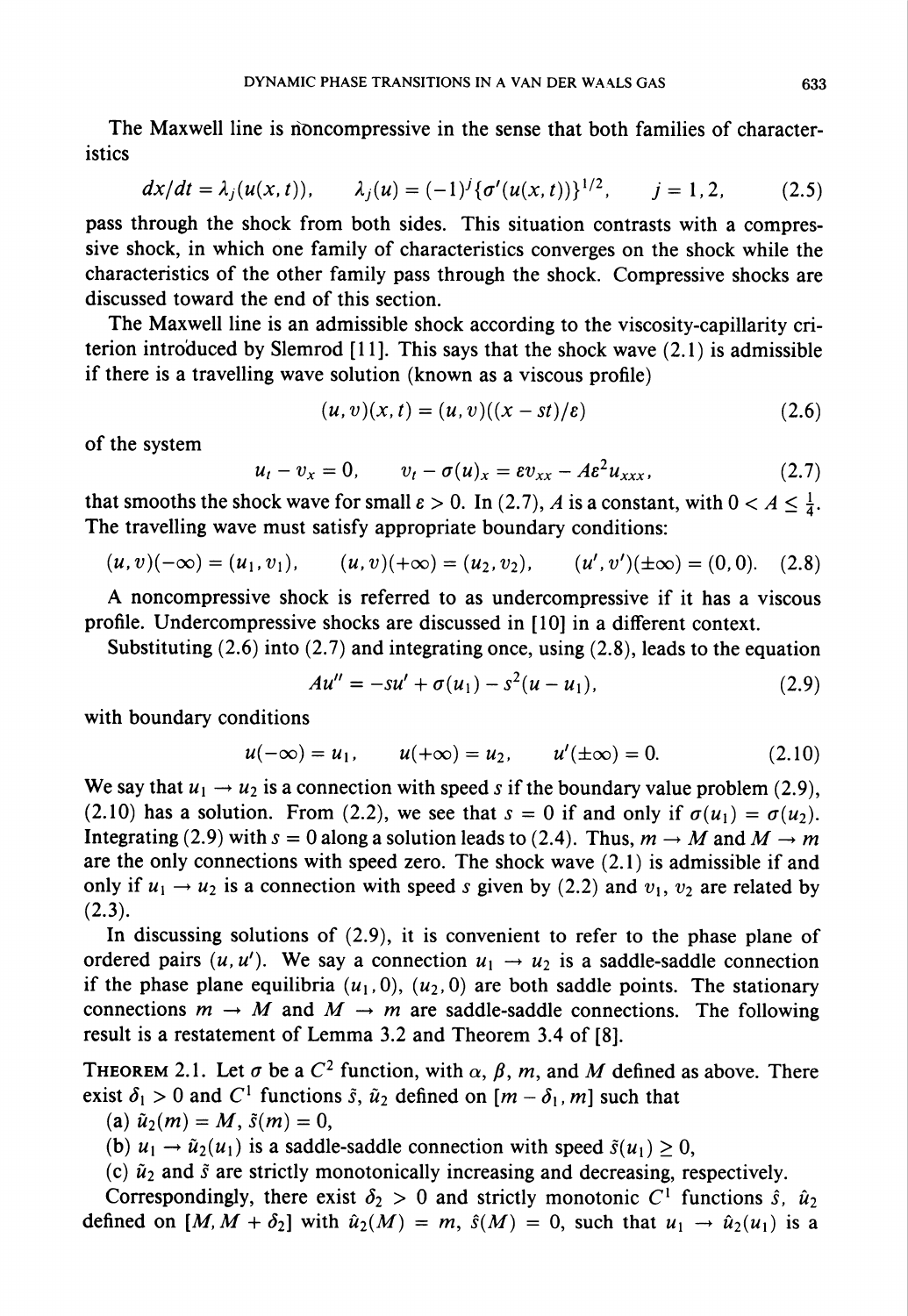saddle-saddle connection. In particular,  $m \to M$  is a saddle-saddle connection, and it is embedded in a one-parameter family of saddle-saddle connections obtained by combining  $\tilde{u}_2$  and  $\hat{u}_2$ .

COROLLARY 2.2. There exist  $\varepsilon > 0$  and continuous functions  $s^*$ ,  $u^*_{\nu}$ , defined on  $[m-\varepsilon, m+\varepsilon]$  such that  $u_2^*(m) = M$ ,  $u_2^*$  is strictly increasing, and if  $|u_1 - m| < \varepsilon$ , then  $u_1 \rightarrow u_2^*(u_1)$  is a saddle-saddle connection with speed  $s = s^*(u_1)$ , which is positive for  $u_1 < m$  and negative for  $u_1 > m$ .

*Proof.* From Theorem 2.1, let  $\varepsilon_1 > 0$  be defined by  $\hat{u}_2([M, M + \delta_2]) = [m, m + \varepsilon_1],$ and let  $\overline{u}_2$ :  $[m, m + \varepsilon_1] \rightarrow \mathbf{R}$  be the inverse of  $\hat{u}_2$ . Then  $\overline{u}_2$  is continuous and strictly monotonic, and  $\overline{u}_2(M) = m$ . Now set  $\varepsilon = \min(\delta_1, \varepsilon_1)$  and define

$$
u_2^*(u_1) = \begin{cases} \tilde{u}_2(u_1) & \text{if } m - \varepsilon \le u_1 \le m, \\ \overline{u}_2(u_1) & \text{if } m \le u_1 \le m + \varepsilon. \end{cases}
$$

Since  $u_1 \to \overline{u}_2(u_1)$  is a connection with speed  $-\hat{s}(u_1)$ , when  $m \le u_1 \le m + \varepsilon$ , define

$$
s^*(u_1) = \begin{cases} \tilde{s}(u_1) & \text{if } m - \varepsilon \le u_1 \le m, \\ -\hat{s}(u_1) & \text{if } m \le u_1 \le m + \varepsilon. \end{cases}
$$

Then  $u_1 \to u_2^*(u_1)$  is a saddle-saddle connection with speed  $s^*(u_1)$  as required, for each  $u_1 \in [m - \varepsilon, m + \varepsilon]$ .

Next, I show that all weak shocks satisfying the Lax admissibility condition are also admissible according to the viscosity-capillarity criterion. It should be noted that not all strong Lax admissible shocks satisfy the viscosity-capillarity criterion [7], On the other hand, if  $\sigma$  has just a single inflection point, then all Lax admissible shocks satisfy condition (E) of Liu [4] (see also [12]). The shock wave  $(2.1)$  (satisfying the Rankine-Hugoniot conditions (2.2), (2.3)) is Lax admissible if

$$
\lambda_j(u_2) < s < \lambda_j(u_1) \quad \text{for } j = 1 \text{ or for } j = 2. \tag{2.11}
$$

If (2.11) holds, we say the shock is a j-shock, and write  $(u_2, v_2) \in S_i(u_1, v_1)$ . Now, for  $k = 1, 2$ , the critical point  $u = u_k$ ,  $u' = 0$  of (2.8) has eigenvalues

$$
\mu_{\pm} = \frac{1}{2A} \left\{ -s \pm \sqrt{4A\sigma'(u_k) + (1 - 4A)s^2} \right\}.
$$
 (2.12)

Since  $0 \le 1 - 4A < 1$ , we conclude the following from (2.11), (2.12). For a 1-shock,  $\mu_{\pm}(u_1) > 0$  and  $\mu_{-}(u_2) < 0 < \mu_{+}(u_2)$ , so that  $(u, u') = (u_1, 0)$  is an unstable node and  $(u, u') = (u_2, 0)$  is a saddle point for Eq. (2.8). Similarly, a 2-shock involves a saddle point at  $(u_1, 0)$  and a stable node at  $(u_2, 0)$ . In either case, if  $u_1, u_2$  are sufficiently close, then there is a trajectory joining the critical point  $(u_1,0)$  to the critical point  $(u_2, 0)$ . This trajectory,  $\{(u(\xi), u'(\xi)) : |\xi| < \infty\}$ , corresponds to a viscous profile (2.6), with  $\xi = (x - st)/\varepsilon$ , and  $v(\xi)$  given in terms of  $u(\xi)$  by

$$
v(u) = v_1 - s(u - u_1).
$$

The set  $S_i(u_1, v_1)$ ,  $j = 1$  or 2, representing Lax admissible j-shocks is (near  $(u_1, v_1)$ ) an arc having  $(u_1, v_1)$  as an end point. It is straightforward to check the following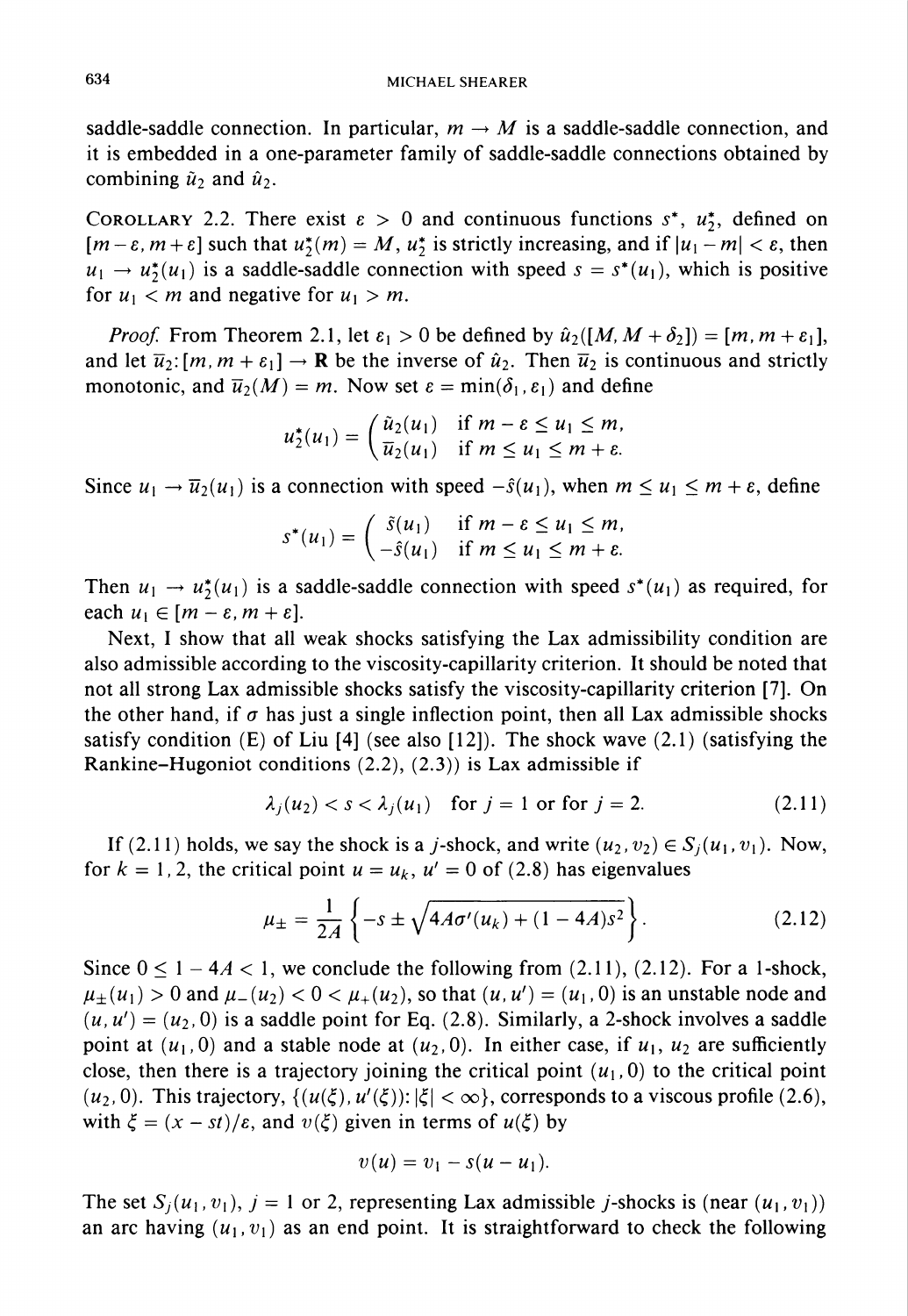description of the shock curves  $S_i(u_1,v_1)$  in a neighborhood N of  $(u_1,v_1)$ .

$$
N \cap S_1(u_1, v_1) = \{(u, v) \in N : v = -s(u - u_1) + v_1,
$$
  
\n
$$
s^2 = (\sigma(u_1) - \sigma(u_2))/(u_1 - u_2), s < 0, u < u_1\},
$$
  
\n
$$
N \cap S_2(u_1, v_1) = \{(u, v) \in N : v = -s(u - u_1) + v_1,
$$
  
\n
$$
s^2 = (\sigma(u_1) - \sigma(u_2))/(u_1 - u_2), s > 0, u > u_1\},
$$

if  $u_1 < \alpha$ , and there are similar formulas when  $u_1 > \beta$ .

We shall also need rarefaction curves through  $(u_1, v_1)$ . These consist of intermediate states  $(u, v) = (u(x/t), v(x/t))$  in a rarefaction wave fan. If we fix  $(u_1, v_1)$  as the state on the left of the wave, so that  $x/t$  increases, then u and v are related by

$$
v=v_1\pm\int_{u_1}^u c(z)\,dz,
$$

with  $x = \pm c(u)t$ , respectively. Here,

$$
c(u)=\sqrt{\sigma'(u)}
$$

is the characteristic wave speed. Since  $x/t$  increases through the fan, the range of values of u in (2.12) is restricted. The set of possible states  $(u, v)$  on the right of a rarefaction fan is given by two rarefaction curves  $R_i(u_1,v_1)$ ,  $j = 1,2$ , which have a  $C^2$  connection with the corresponding shock curves  $S_i(u_1, v_1)$  at  $(u_1, v_1)$ . (See [3] for details.) We have

$$
\frac{dv}{du} = c(u) \text{ on } R_1(u_1, v_1), \qquad \frac{dv}{du} = -c(u) \text{ on } R_2(u_1, v_1).
$$

The weak wave curves  $W_i(u_1,v_1)$ ,  $j = 1,2$ , for a given  $(u_1,v_1)$  consist of states  $(u_2, v_2)$  to which  $(u_1, v_1)$  may be joined by a weak shock or rarefaction wave. Thus

$$
W_j(u_j, v_j) = (R_j(u_1, v_1) \cup S_j(u_1, v_1)) \cap N,
$$

for some neighborhood N of  $(u_1, v_1)$ . It is easy to check directly that  $dv/du > 0$  on  $W_1(u_1,v_1)$ , and  $dv/du < 0$  on  $W_2(u_1,v_1)$ , if  $u_1 \notin [\alpha, \beta]$ . If  $(u,v) \in W_i(u_1,v_1)$ , then we say that  $(u_1,v_1)$  is joined to  $(u,v)$  by a weak j-wave.

3. Solution of the Riemann problem. In this section we consider Riemann problems with initial data near the Maxwell line. The existence of solutions is described by the following theorem, whose proof uses the constructions of Sec. 2.

THEOREM 3.1. Let  $v_0 \in \mathbb{R}$  be fixed. There exist neighborhoods N of  $(m, v_0)$  and N' of  $(M, v_0)$  such that if  $(u_L, v_L) \in N$  and  $(u_R, v_R) \in N'$ , then the Riemann problem consisting of equations (1.1), with initial data

$$
(u, v)(x, 0) = \begin{cases} (u_L, v_L) & \text{if } x < 0, \\ (u_R, v_R) & \text{if } x > 0, \end{cases}
$$
 (3.1)

has a solution consisting of a weak 1-wave, a phase jump, and a weak 2-wave, separated in the  $(x, t)$ -plane by constant values of  $(u, v)$ .

*Proof.* Let  $u_2^*(m - \varepsilon) = M - \gamma_1$ ,  $u_2^*(m + \varepsilon) = M + \gamma_2$ . Consider  $(u_L, v_L)$  with  $|u_L - m| < \varepsilon$ , and let  $\Gamma = W(u_L, v_L) \cap \{(u_L, v_L): |u_L - m| < \varepsilon\}$ . Now let

$$
\Gamma' = \{ (u_2, v_2) : u_2 = u_2^*(u_1), v_2 = v_1 - s(u_2 - u_1), (u_1, v_1) \in \Gamma \}.
$$